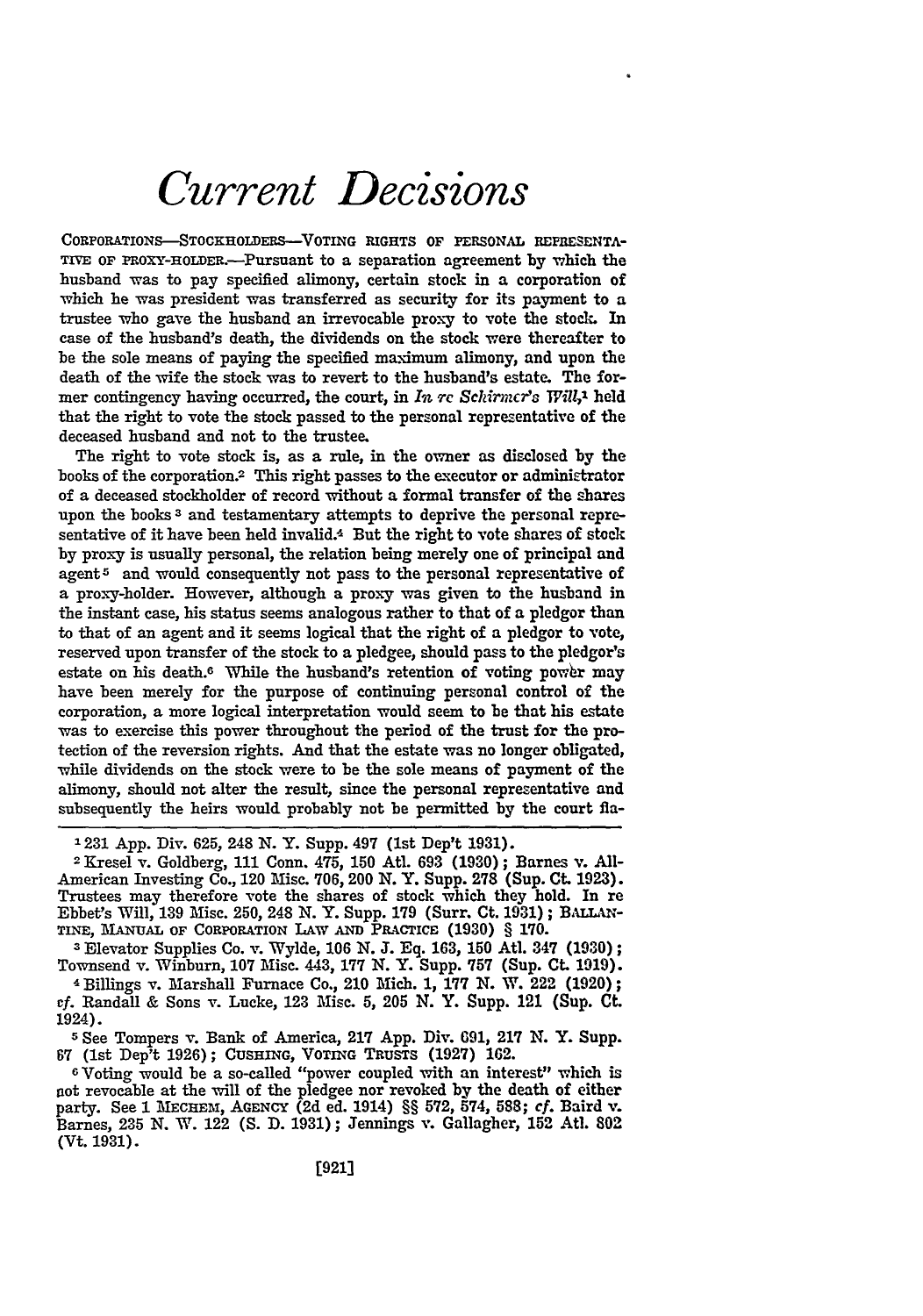grantly to controvert the agreement by voting for the ultimate enrichment of the estate to the detriment of the *cestuij*

CRIMINAL LAWY-INCONSISTENT **vERDICTs-A** defendant was indicted on three separate counts, for the unlawful possession of intoxicating liquor, for **its** sale and for the maintenance of a common nuisance. The only evidence offered **by** the state was the testimony of two Federal agents who had purchased six drinks at the defendant's store. In *Dunn v. United States*,<sup>1</sup> a conviction based upon the verdict of a jury finding the accused guilty of maintaining the nuisance, but acquitting him of possession and sale, was upheld **by** the United States Supreme Court, one justice dissenting. The majority opinion argued that if each offense had been tried under separate indictments, the same evidence being offered in support of each, an acquittal of one could not have been pleaded as *res adjudicata* of the others **2** and that this rule was equally applicable to offenses charged under separate counts of the same indictment. Mr. Justice Butler, dissenting, argued that the conviction was void because based upon an inconsistent verdict.

An acquittal on one count is at least conclusive with respect to the facts actually at issue thereunder 3 and although the maintenance of a common nuisance as defined **by** the National Prohibition Act <sup>4</sup>**is** a separate offense from that of possession or sale, it can only be established **by** proof of an unauthorized manufacture, sale, possession or barter of intoxicating liquor in the place in question for a substantial period.<sup>5</sup> A habit sufficient to warrant conviction under this section may be inferred from the circumstances surrounding a single sale,<sup>6</sup> but when the existence of the only elements of such a nuisance has, as in the instant case, been expressly negatived **by** the findings of the jury on other counts, conviction on the nuisance count is hardly logically sustainable.

The objection of inconsistency in the verdict has frequently been raised when the findings of **a** jury have seemed on superficial examination to **be** repugnant, as for example, where the accused has been acquitted of the possession of intoxicating liquor and convicted of its sale.<sup>7</sup> But no case has been found in which it has prevailed unless, as in the instant case, the offense negatived **by** acquittal has been a necessary constituent of the **of**fense for which the accused was convicted. Even under these circum-

**7** Courts of equity have often restrained the holder of the legal title from v. Read, 68 Neb. 107, 93 N. W. 997 (1903); Burke v. Universal Granite Quarries Co., **180** Wis. 520, **193 N.** W. **517 (1923);** 2 THOMPSON, CORPORA-**TIONS (3d** ed. **1927)** § **952.** And they may compel execution of a proxy to that person. Pennsylvania R. **R.** v. Pennsylvania Co. for Insurance, **205** Pa. **219,** 54 Atl. **783 (1903) ;** 2 THOMPSON, **CORPORATIONS,** § **978.**

**152** Sup. Ct. **189 (U. S. 1932).** A conviction of three men for murder was upheld on the authority of this case although the jury specifically exonerated each defendant of having fired the fatal shot. Borum v. United States, **52** Sup. Ct. **205 (U. S. 1932).**

*2 Cf.* Note **(1932)** 45 HARV. L. Rlv. **535.**

**22 FREEMAN, JUDGMENTS** (5th **ed. 1925)** § 648.

441 **STAT.** 314 **(1919), 27 U. S. C.** § **33 (1926).**

**5** United States v. Ward, **6** F. **(2d) 182 (C. C. A. 3d, 1925).**

**6** Barker v. United States, **289** Fed. 249 **(C. C. A.** 4th, **1923).**

**7** Hesse v. United States, **28** F. **(2d) 770 (C. C. A.** 9th, **1928)** ; *of.* Kansas v. Brundiage, 114 Kan. 849, 220 Pac. **1039 (1923)** (conviction of burglary, acquittal of larceny) ; Stockman v. United States, **8 F. (2d)** 211 **(C. C. A.** 9th, **1925)** (conviction of possession, acquittal of sale); see Albrecht v. United States, **273 U. S. 1, 11,** 47 Sup. Ct. **250,** 254 **(1927).**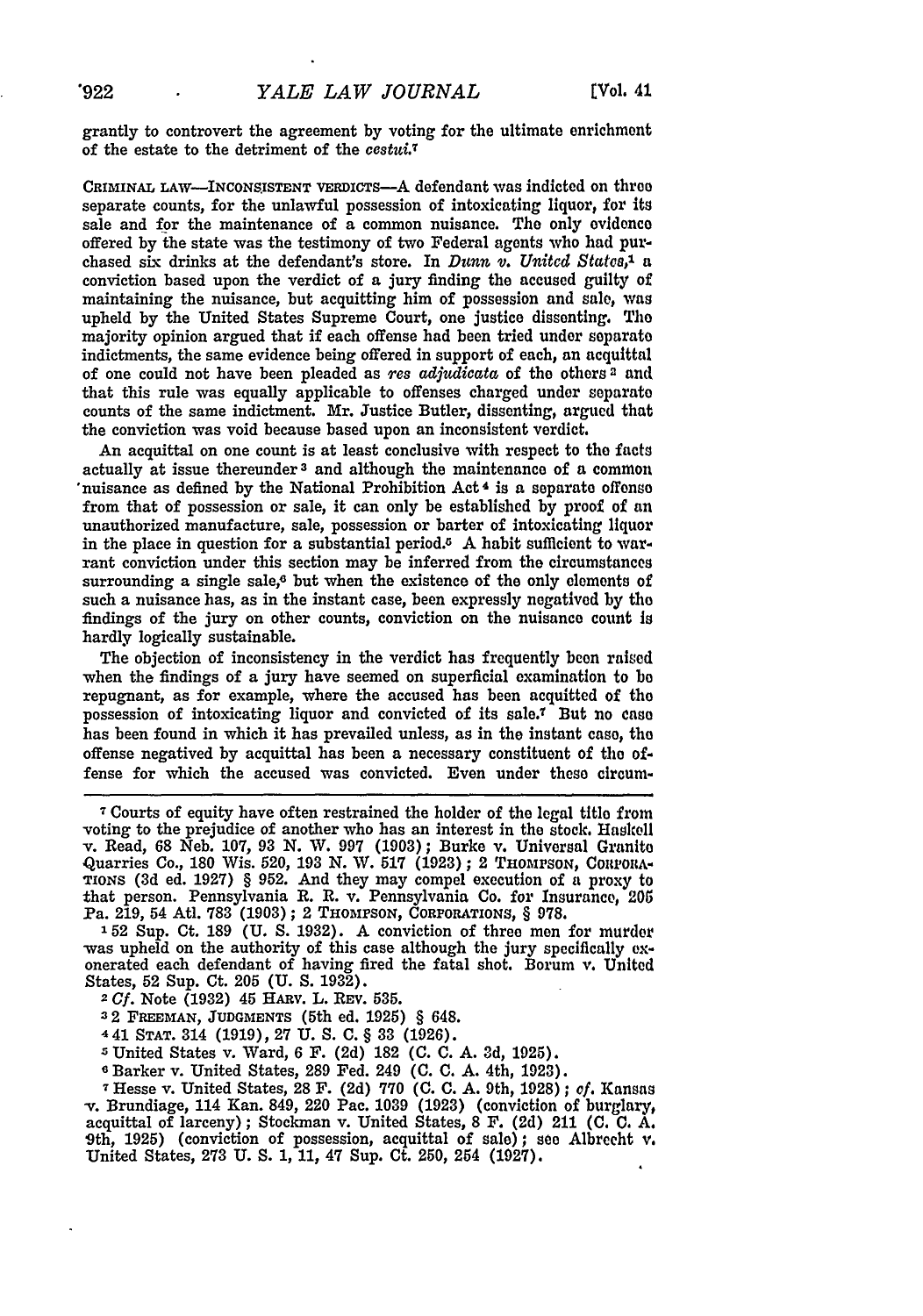stances, however, the prevailing rule in the federal courts **<sup>8</sup>**and in most state courts<sup>9</sup> under state enforcement acts has been that where a jury convicts upon one count and acquits upon another, the verdict must stand though there be no rational way of reconciling the conflicting conclusions. On the other hand, the courts in the third and ninth circuits have adopted the reasoning of the dissent.<sup>10</sup> The main objection to an inconsistent verdict is that it indicates, on the part of the jury, an inadequate comprehension of the terms of the indictment. It is more probable, however, that the jury is not unconvinced of the defendant's guilt but rather unwilling to convict on several counts where the punishment which may. be imposed under each is severe.<sup>11</sup>

LABOR LAW-FREEDOM OF SPEECH-INJUNCTION AGAINST INTERFERENCE WITH "YELLOW DOG" CONTRACT-In the case of *Kracmer Hosicry Co. v. Anerican Federatiom of Fdll Fashioned Hosiery Worl:rs* 2 the Supreme Court of Pennsylvania issued a perpetual injunction against an attorney and representative of the union, restraining him not only from picketing and intimidation but also from "sending libelous and scandalous letters, pamphlets or newspapers" for the purpose of inducing employees of the plaintiff to break their "individual contracts" of employment which were in all respects similar to those in the *Hitchman* case.<sup>2</sup> In a strong dissenting opinion, Judge Maxey argued that, since not a single act of violence or intimidation on the part of the defendant was charged and the picketing consisted merely in appearing at the gates of the Kraemer plant and distributing pamphlets to its employees, the injunction in effect violated the defendant's right of free speech.

This directly raises the question whether the Fourteenth Amendment is a protection against abridgements of freedom of speech and press in the field of labor disputes. Although a court of equity will enjoin the publication of a libel where property rights are involved and irreparable injuries threatened, it should be observed that such injunctions have usually been directed against particular statements.<sup>3</sup> This has been true in industrial controversies where publications incident to a strike or boycott have been enjoined.4 The injunction in the instant case, however, is directed against nothing specific but embraces generally libel and scandal otherwise prohibited by law, and the result is that the defendant is subjected to the addi-

**8** Marshallo v. United States, **298** Fed. 74 **(C. C.** A. **2d,** 1924) **;** Gozner **v.** United States, 9 F. (2d) 603 **(C. C.** A. 6th, **1925);** Carrignan v. United States, 290 Fed. **189 (C. C. A.** 7th, **1923);** *cf.* Maceo v. United States, **46** F. **(2d) 788 (C. C. A.** 5th, **1931)** (refusal to pass on objection at all). **<sup>9</sup>**Sichick v. State, **89** Ind. **App. 132, 166 N. E.** 14 **(1929)** ; State v. Daly,

**77** Mont. **387, 250** Pac. **976 (1926).** *Contra:* Kuck v. State, 149 Ga. **191, 99 S. E. 622 (1919)** (acquittal of possession, conviction of sale); Davis v. State, 43 Ga. **App.** 122, **157 S. E. 888 (1931)** (acquittal of possession con- viction of transportation).

**'I** Lambert v. United States, **26** F. **(2d) 773 (C. C. A.** 9th, **1928);** see Hohenadel Brewing Co. v. United States, **295** Fed. 489 **(C. C. A. 3d,** 1924).

**"See** Boone v. United States, **257** Fed. **963, 968 (C. C. A.** 8th, **1919);** Steckler v.\*United States, **7 F. (2d) 59, 60 (C. C. A. 2d, 1925).**

**<sup>1</sup>157** Atl. **588** (Pa. **1931).** <sup>2</sup> Hitchman Coal **&** Coke Co. v. Mitchell, 245 **U. S. 229, 38** Sup. Ct. **<sup>65</sup> (1917).**

*-E. g.,* Davis v. New England Railway Publishing Co., **203** Mass. 470, **89 .N. E. 565 (1909).**

*I-E. g.,* Robison v. Hotel **&** Restaurant Employees, Local No. **782, 35** Idaho 418, **207** Pac. **132 (1922);** Hughes v. Kansas City Motion Picture Operators, 282 Mo. 304, 221 **S.** W. 95 **(1920).**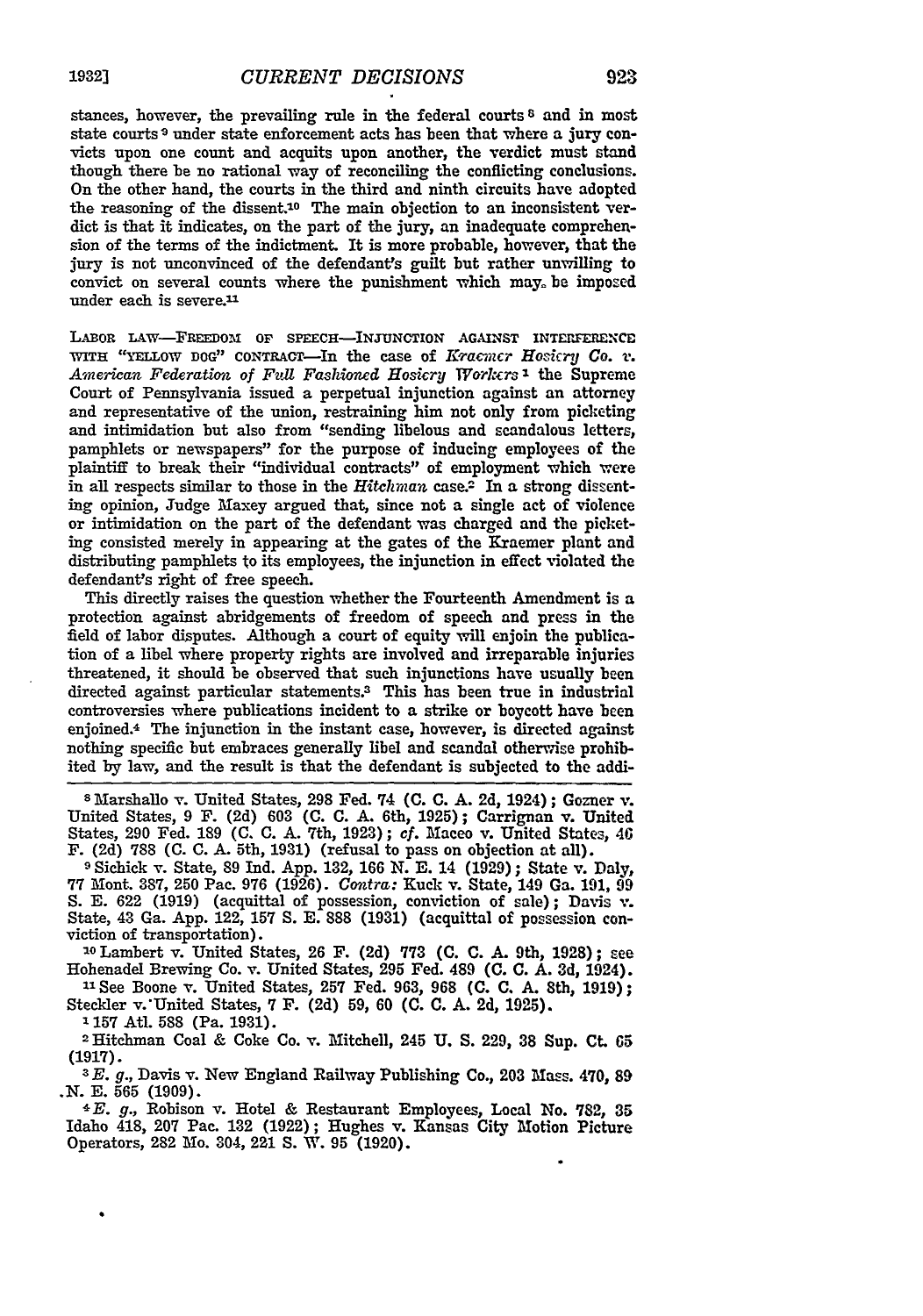tional possibility of punishment in contempt proceedings without the right to a jury trial. This is in effect a previous restraint on free speech, similar to that held unconstitutional in the recent case of *Near v. Minnesota.4* It has been contended, however,-and the opinion in the *Near* case **seems** to lend support to this view,-that the constitutional guaranty should not apply to private disputes.6 To this it may be answered, that the conflict of social and economic interests involved in labor disputes of this kind clothes the controversy with a public interest sufficient to warrant **the** position taken **by** the dissenting opinion.

FRAUDULENT CONVEYANCES-UNIFORM ACT-EFFECT ON HYPOTHECATION OF **INTANGIBLES--A** bank accepted accounts receivable as security for loans made under an agreement whereby the borrowing company was to hold In trust **for** the bank any returned goods covered **by** the assigned accounts or the proceeds thereof if sold. Goods were subsequently returned, but the bank neither made a demand for an accounting nor inquiry as to the disposition of the goods. The pledgor having become bankrupt, its trustee in bankruptcy sought to set aside the assignments as a fraudulent conveyance and to recover the proceeds. In *Lee v. State Bank & Trust Co.'* the Circuit Court of Appeals for the Second Circuit found that, contrary to the terms of the loan contract, both the real agreement and the acts of the parties were designed to reserve to the pledgor dominion over the returned goods and consequently held that the entire transaction was void as against creditors of the bankrupt.

A chattel mortgage under which the mortgagor, by express agreement and not by mere acquiescence of the mortgagee,<sup>2</sup> retains control over the disposition of the goods is invalid,<sup>3</sup> except where the mortgagor is morely the agent of the mortgagee to sell the goods and pay over the proceeds or substitute other goods therefor.4 The rule was said to rest upon ostensible ownership and on that theory has been held inapplicable to the hypothecation of intangibles.5 The Supreme Court, however, in *Benedict V. Ratner 0* denied the ostensible ownership basis of the doctrine and held that the reservation of dominion inconsistent with the effective disposition of title and creation of a lien conclusively imputed fraud and thus that the rule could properly be applied to intangibles. It has been repeatedly contended that the Uniform Fraudulent Conveyance Act, by specifying those convey-

**5** 283 U. **S.** 697, **51** Sup. Ct. **625** (1931), discussed by Shulman, *Tie Sipreme Court's Attitude Toward Liberty of Contract and Freedom of Speoch* (1931) 41 **YALE** L. **J.** 262.

<sup>0</sup>See Note (1931) 31 COL. L. **REv.** 1148, **1155.**

54 F. (2"d) **518** (C. C. A. **2d,** 1931). For a former appeal of the case see 38 F. (2d) 45 (C. **C.** A. 2d, 1930).

<sup>2</sup>Brown v. Leo, 12 F. (2d) **350** (C. C. A. 2d, 1926). Such agreement may be *dehors* the contract. Potts v. Hart, 99 N. Y. 168, **1** N. **E. 605 (1885).**

**<sup>3</sup>**Arbury v. Kocher, **18** F. (2d) **588** (W. D. N. Y. **1927)** ; Wood v. Lowry, 17 Wend. 492 (N. Y. 1837). *Contra:* Harding v. Federal National Banc, **31** F. (2d) 914 **(C. C.** A. 1st, 1929).

4 Greey v. Dockendorff, **231** U. **S.** 513, 34 Sup. Ct. **166** (1913) ; Hickock v, Cowperthwait, 210 N. Y. 137, 103 N. **E.** 1111 **(1913).** This exception applies to the hypothecation of intangibles also. Young v. Upson, **115 Fed.** 192 *(S.* D. N. Y. 1902). In re Bernard & Katz, **38** F. (2d) 40. **(C. C.** A. 2d, 1930).

**5** In re Michigan Furniture Co., 249 Fed. **978 (S.** D. N. Y. **1918)** ; Stackhouse v. Holden, **66 App.** Div. 423, **73 N.** Y. Supp. **203** (4th Dep't **1901). 8 268 U. S. 353,** 45 Sup. Ct. **566 (1925).** Subsequent creditors may attack

the conveyance as fraudulent. Eastern Sash **&** Door Co. v. Meister, 99 *X. J.* **Eq. 819,** 134 Atl. **619 (1926).**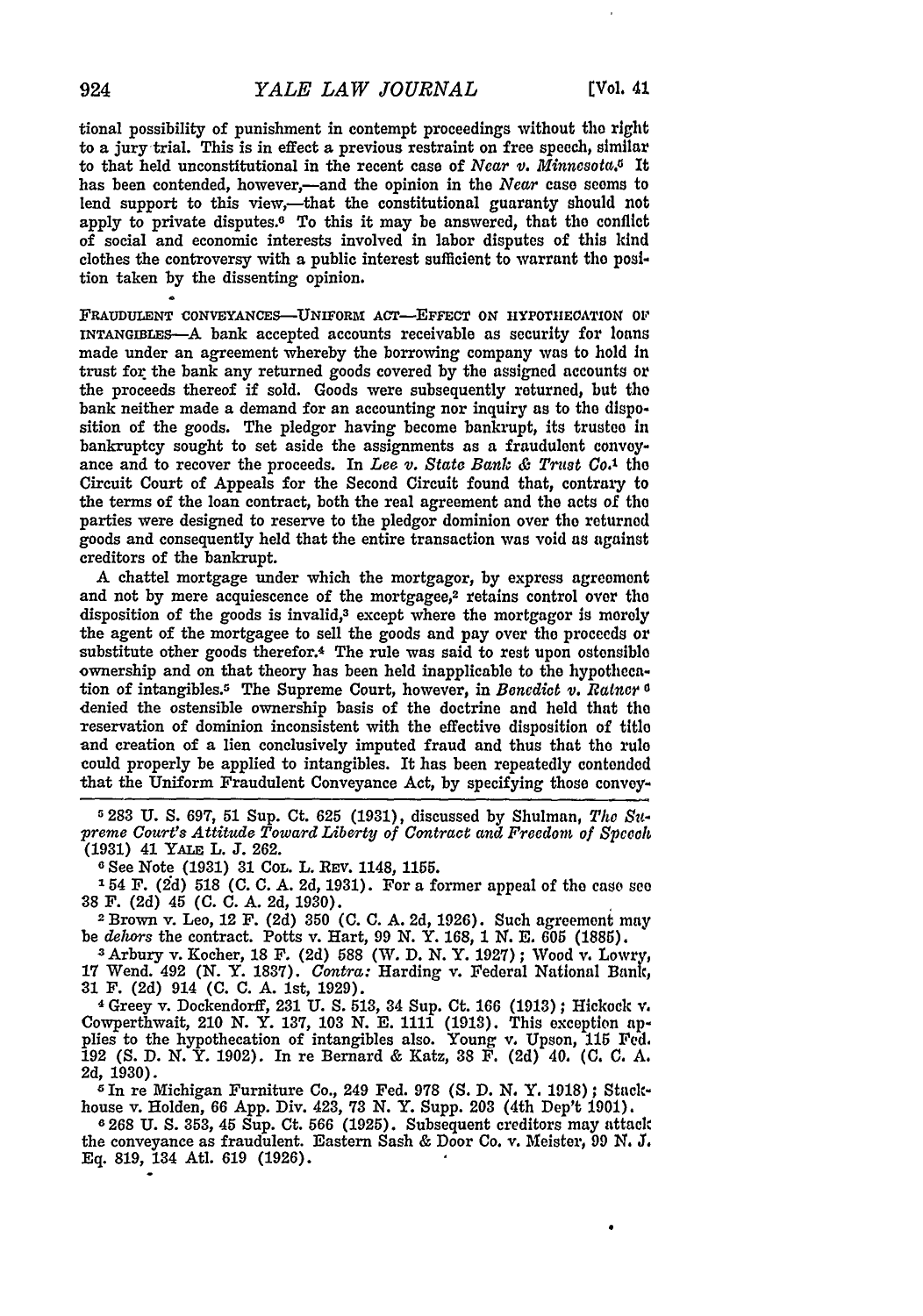ances which are fraudulent without regard to intent,7 excluded **by** implication assignments of accounts with dominion reserved to the assignor and thus abolished the rule of the *Benedict* case. While this argument accords with the intention of the framers of the Act,<sup>8</sup> and has been adopted in New York by two federal district courts,<sup>0</sup> nevertheless the instant decision in rejecting it is supported **by** the predominant **authority.10** It is significant, however, that the Uniform Chattel and Mortgage Act, not yet adopted in any state, upholds as a mortgage an instrument which allows the borrower freely to dispose of hypothecated goods or accounts.<sup>11</sup> This, it seems, would effectively alter the *Benedict* rule.

INCOME TAXATION-ASSIGNMENT OF PARTNERSHIP PROFITS-In *Burnet v*. *Leiningerl* the petitioner had in 1920 constituted his wife an equal partner in his one-half interest in a partnership, his wife to share equally in the profits and contribute equally to the losses. The fact of this assignment was communicated to the representative of the other partners but the assent of the partnership, required **by** the local law for the admission of a new partner, was not shown. Furthermore, no change was made on the partnership accounts, one-half of the profits being returned to the petitioner and **by** him deposited in a bank account owned jointly with his wife. The petitioner's wife took no part in the partnership business nor did she contribute to the partnership capital. The petitioner returned only one-half of his share in the firm profits as income for the years **1920** to 1923, his wife returning the other half. The Commissioner, however, assessed the petitioner's entire share of the profits to him, contending that he was taxable as if the marital agreement had not taken place. The Board of Tax Appeals upheld the Commissioner, stressing the failure of the partnership to record a change in the distribution of the profits, but the Circuit Court of Appeals reversed this decision on the ground that regardless of whether the petitioner's wife had become a partner **by** virtue of the agreement, she had acquired a vested interest in partnership profits for which her husband could not be taxed. On *certiorari,* Mr. Chief Justice Hughes sustained the holding of the Board of Tax Appeals, devoting his opinion chiefly

**7** 9 Uniform Laws Annotated (1932) **174-179;** Uniform Fraudulent Conveyance Act §§ 4-8.

**8** See Report of the Proceedings of the Twenty-seventh Annual Meeting of the National Conference of Commissioners on Uniform State Laws (1917) **250-251,** 255.

**9** American Steamship Co. v. Wickwire Spencer Steel Co., 42 F. **(2d) 886** (W. **D. N.** Y. **1930),** *affd,* 49 F. **(2d) 766, (C. C. A. 2d, 1931);** Comment **(1930) 30** CoL. L. REv. **1013.** Another unreported decision **by** Judge Knox in the New York District Court followed this case. See the instant decision, *szpra* note **1,** at **520.**

**1 <sup>0</sup>**In re Edelstein, **18** F. **(2d) 963 (S. D. N.** Y. **1926)** ; In re **M. G.** Hoey **&** Co., **19** F. **(2d)** 764 **(C. C. A. 2d, 1927);** In re Monumental Shoe Co., 14 F. **(2d)** 549 **(D. Md. 1926); In** re Lambert v. Braceland Co., **29 F. (2d) 758 (E. D.** Pa. **1928);** Blue v. Herkimer National Bank, **30 F. (2d) 25G (C. C. A. 2d, 1929);** In re Almond-Jones Co., **13** F. **(2d) 152 (D. Md. 1920).** In these cases, although the jurisdiction had adopted the Uniform Fraudulent Conveyance Act it was not mentioned. Nor does the Act change the rule as to a mortgage on a stock of goods. In re Frey, **15 F. (2d) 871 (D.** Mlinn. **1926) ;** In re Hanover Milling Co., **31** F. (2d) 442 **(D.** Mlinn. **1929) ;** McHenry v. Heiderick, 134 Misc. 546, **236 N.** Y. Supp. **I** (Sup. **Ct.** Madison County, 1929).

**11 9** Uniform Laws Annotated (Supp. **1930) 79;** Uniform Chattel Mortgage Act § **18.**

**1 U. S.** Daily, March **16, 1932.**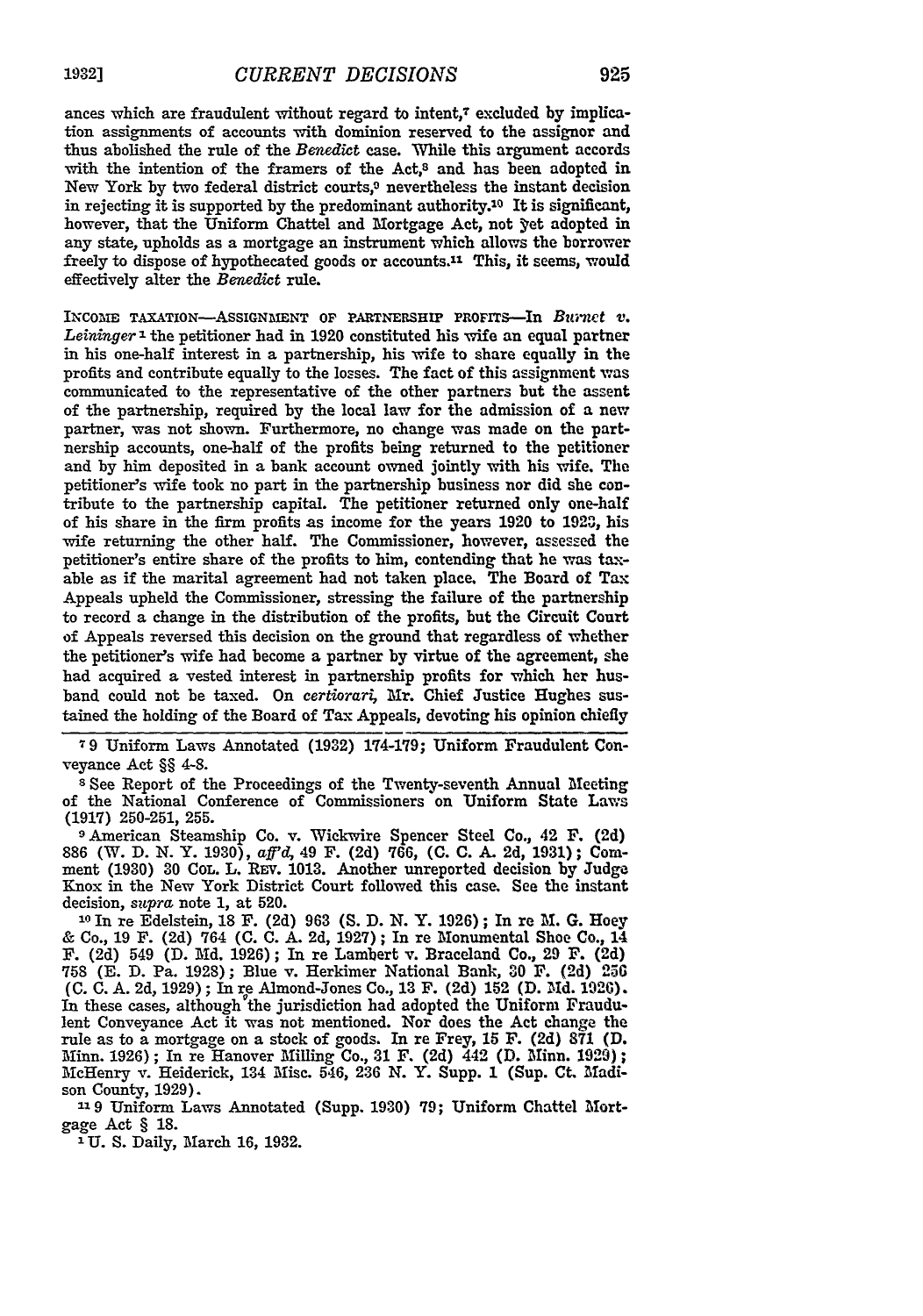to showing that since the wife had not become partner, her share in tho partnership income was only "derivative."

The Revenue Acts of **1918** and **1921** provide that "the individuals carrying on the business of a partnership shall be liable for income tax only in their individual capacity," the net income of each partner being determined **by** his distributive share of the partnership income, whether distributed or not.<sup>2</sup> The Supreme Court in the principal case construed this provision to tax the distributive share of each partner regardless of the "beneficial" ownership of such share.3 Under such an interpretation, **a** determination of the partners of a firm **will** automatically serve as **a** determination of who is to be taxed for partnership profits, state law usually serving as the criterion.4 But it has been argued with equal plausibility that these provisions of the Revenue Act were intended merely to ensure the taxation of undivided partnership profits not withdrawn from the business and do not purport "to **fix** any policy as to who is to **be** deemed to receive the income."<sup>5</sup> Either proceeding upon this latter assumption, or ignoring the issue, most of the cases dealing with the allocation of income tax as between assignor and assignee of partnership interests have discussed the problem in the light of general principles of income taxation. For example, an assignment of unearned income to arise in the future does not, standing alone, relieve the assignor from the burden of taxation,<sup>6</sup> nor does it seem to be material that the assignment was for a consideration<sup>7</sup> and irrevocable.<sup>8</sup> Hence to avoid taxation, a partner must transfer a "share" in the partnership as well as profits earned upon such share,9 a distinction particularly difficult of application because of the **pe**culiar and ill-defined nature of partnership interests.1o The Board of Tax Appeals, in upholding the Commissioner of Internal Revenue, has in general discountenanced inter-family assignments, usually without attempting fine distinctions, and sometimes being content to look merely to the partnership

240 **STAT. 1070 (1918),** 42 **STAT** 245 **(1921), 26 U. S. C.** § 218a **(1926). 3** *Cf.* Harris v. Commissioner, **39** F. **(2d)** 546, 547 **(C. C. A.** 2d, **1930);** Mitchell v. Bowers, 9 F. **(2d)** 414, 415 **(S. D. N.** Y. **1925),** aff'd on another ground, **15** F. **(2d) 287 (C. C. A. 2d, 1926),** cert. *den.* **273 U. S. 759** (1926). 4But *of.* Pugh v. United States, 48 **F. (2d) 600 (S. D.** W. Va. **1931)**  $4$  But *cf*. Pugh v. United States, 48 F. (2d) 600 (S. D. W. Va. 1931) (wife held partner in equity though spouses prohibited from becoming partners). For effect of the Uniform Partnership Act, compare Parshall v. Commissioner, **7** B. T. **A. 318 (1927)** with Colbert v. Commissioner, 12 B. T. **A. 565 (1928).**

**5** Leininger v. Commissioner, **51** F. **(2d) 7, 8 (C. C. A.** 6th, **1931). See** dissents in Battleson v. Commissioner, 22 B. T. **A.** 455, 464 **(1931)** substantially on the ground that an individual cannot **be** taxed for income enjoyed **by** another. *Cf.* O'Malley-Keyes v. Eaton, 24 **F. (2d)** 436, 437 **(D.** Conn. **1928).**

**6** Bing v. Bowers, 22 F. **(2d)** 450 **(S. D. N.** Y. **1927),** *aff'd.* 26 **F. (2d) 1017 (C. C. A. 2d, 1928) ;** see **S. l. 2763.** 111-2, Cum. Bull. **53** (1924). Compare Lucas v. Earle, **281 U. S. 111, 50** Sup. Ct. 241 **(1930)** with Hall v. Burnet, **U. S.** Daily, Nov. **18, 1931,** at **193.** But **of.** Young v. Gulchtel, **28** F. **(2d) 789 (D. N. J. 1928).**

7Larsen v. Burnet, **50** F. **(2d) 308** (Ct. of **App. D. C. 1931)** (community property); Olds v. Commissioner, **15** B. T. **A. 560 (1929)** ("sale of interest"). See Note 43 HARv. L. REV. 1282.

**8See** Comment **(1929) 38** YALE L. **J. 1123;** Note **(1931)** 40 YALE L. **J. 663.**

**9** See *Acquiescences and Non-Acquiescences of Commissioncrs* **(1931) IN-TEENAL REVENUE CUMULATIVE BULLETIN** X-1. Compare Van Brunt **v.** Commissioner, **11** B. T. **A.** 406 **(1928)** with Leydig v. Commissioner, 43 **1". (2d)** 494 **(C. C. A.** 10th, **1930).**

**<sup>10</sup>**See Commissioners' note to §§ **23-25** of the Uniform Partnership Act, Part 5.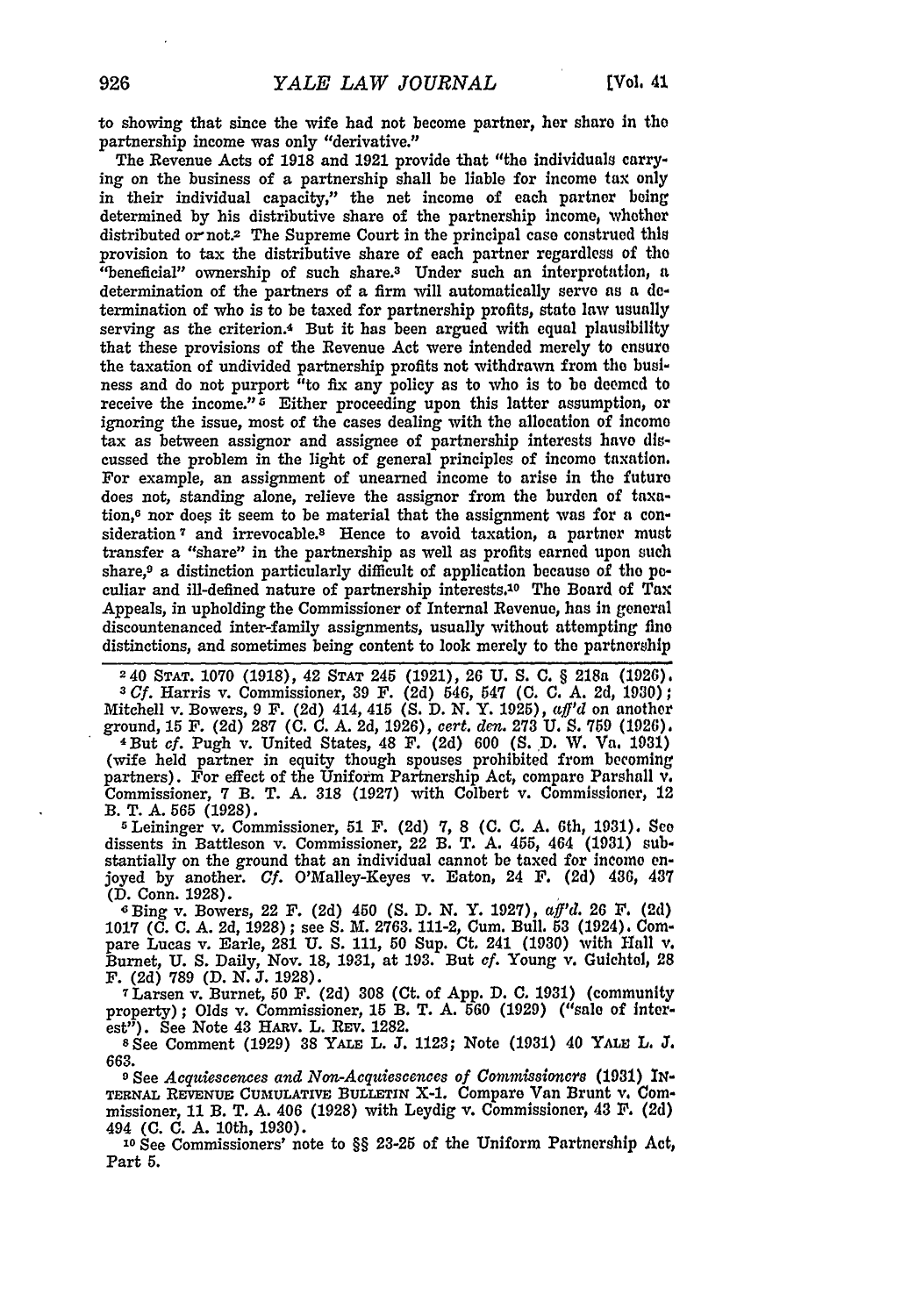books to discover whom the firm considers entitled to **profits."** The few federal court cases have adopted different courses of reasoning, the most popular being that an assignment of income to arise in the future "has no immediate effect."<sup>12</sup> Although the tests thus adopted are not fundamentally repugnant, the difficulty of applying them, together with a consistent fail**ure** precisely to define the nature of the interest subject to taxation, have led to holdings difficult, if not impossible, to reconcile.

INCOME TAXATION-INTERSTATE ALLOCATION-INTERCORPORATE CONTRACTS-A Wisconsin corporation contracted with its foreign parent sales corporation which did no business in Wisconsin to manufacture soap on a "cost plus" basis. In assessing the corporation for income tax purposes, the state tax officials disregarded the contract and this action was approved **by** the district court, $<sup>1</sup>$  which set forth collateral facts to show that the cost plus</sup> were in fact mere bookkeeping devices<sup>2</sup> and held them to constitute a fraud on the income tax laws. On appeal, the Circuit Court of Appeals for the Seventh Circuit in *Palhwlive Co. v. Conway,3* emphasizing the peculiar value of the Wisconsin factory to this particular enterprise, affirmed the district court after a careful analysis of the cost basis of the contracts involved. It pointed out that the failure to include in this basis items such as management, general overhead including rent and depreciation, interest on funds supplied by the parent, and a fair middleman's profit on raw materials furnished by the parent, resulted in a great understatement of the actual manufacturing cost.

Disregard of intercorporate contracts **-** in determining the taxable income of the local subsidiary has been countenanced when a minority stockholder of the subsidiary could validly have objected to the contract, $\bar{c}$  and when the contract operated as a device to distribute untaxed corporate profits to the parent shareholder.6 If the contract has properly been disregarded, the taxing state even when using a statutory allocation fraction is limited in its assessments to a share of total income, wherever earned, which in "appropriate proportion" reflects the business transacted in the

*"* **Cf.** Battleson v. Commissioner, *supra.* note **5.** But *cf.* Kier v. Commis-

sioner, 15 B. T. A. 1114 (1929) (contribution to capital).<br><sup>12</sup> See Harris v. Commissioner, *supra* note 3, at 547. But *cf*. Copland v. Commissioner, 41 F. (2d) **501 (C. C.** A. 7th, 1930) (joint venture).

'43 F. (2d) 226 (W. D. Wis. 1930).

<sup>2</sup> The court points to (1) inconsistencies in the interest and by-product accounts between subsidiary and parent; (2) the fact that the subsidiary sold directly to Wisconsin wholesalers for \$9.24 per gross whereas it re- ceived but **\$3.52** from the parent; and **(3)** a drop-off of over 90% in gross profit as between years before and years after the contracts with the parcnt were entered into.

**3** U. S. Daily, Feb. 20, **1932,** at 4 **(C. C.** A. 7th, 1932).

4 Magill, *Allocation of Incone by Corporate Contract* **(1931)** 44 **HArv.** L. REV. 935; Breckenridge, Tax Escape by Manipulation of Holding Company **(1931)** 9 N. **C.** L. **REV.** 189; Rottschaefer, *State Jurisdiction of In- come for Tax Purposes* **(1931)** 44 HARv. L. REV. **1075, 1085;** Huston, *Allocation of Corporate Net Income for Purposes of Taxation* **(1932)** 26 ILL. L. REV. 725, 751; Comment (1931) 40 YALE L. J. 1273, 1280; Note (1931) 31 COL. L. REV. 719; Jones, Present Problems of the Consolidated Return **(1929)** NATIONAL TAX ASSOCIATION PROCEEDINGS, 414, 420.

**5** Cliffs Chem. Co. **v.** Tax Commission, **193** Wis. **295, 301,** 214 **N.** W. 447 **(1927),** dismissed for want of substantial federal question, **277 U. S.** 574, 48 Sup. Ct. 435 **(1927).'**

**6** Magill, *op. cit. supra.* note **1,** at **937;** Buick Motor Co. v. City of Milwaukee, 48 F. **(2d) 801, 803 (C. C. A.** 7th, **1931)** affirming 43 **F. (2d) 385 (E. D.** Wis. **1930),** *cert. den.* **52** Sup. Ct. 34 (Oct. **26, 1931).**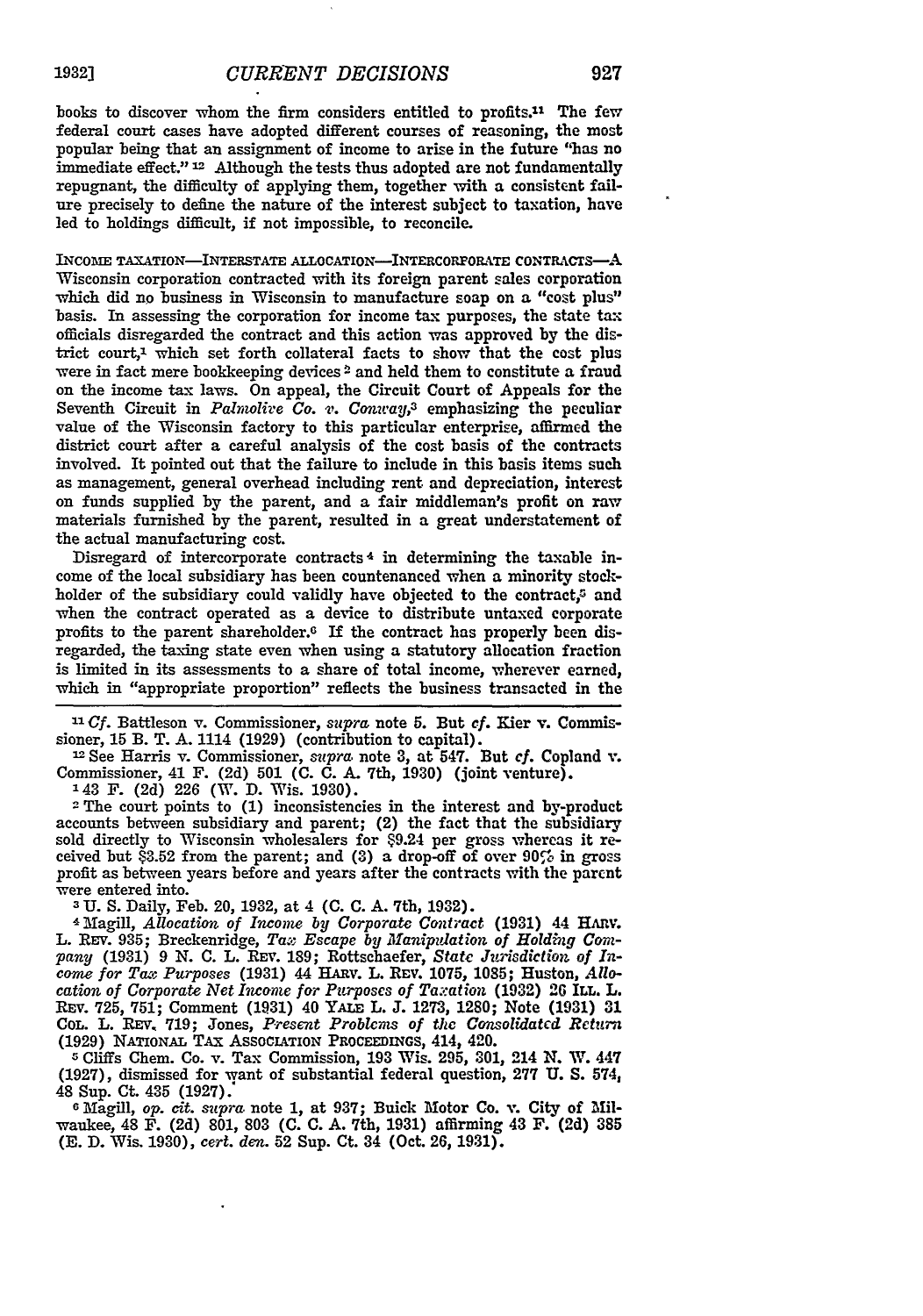state.7 In not mentioning these established criteria and resting its decision on an accounting basis, the court in the instant case seems to imply that, given an intercorporate contract which pays to a local subsidiary **the** "fair" cost of its services plus even a comparatively small profit, income tax officials will be required to base their estimate of the subsidiary's state income on the contract and on the separate accounting systems of the corporate organization, rather than on a statutory allocation fraction or empirical estimates.<sup>8</sup> It remains to be seen whether the courts will be even more ready in such a case to find the contract fair and to require the use of the organization's separate accounting than they have been in the ease of a single departmentalized corporation in which one department sells to another.<sup>9</sup>

INCOME TAXATION-INCOME **FROM TRUST ESTATE BEFORE DISTRIBUTION TO** I3NEFICLARIES-Under the Federal Revenue Acts trustees are charged with the duty of paying a tax on income derived from the trust estate which is properly accumulated or held for future distribution under the terms of the trust.' But as to income which is to be distributed currently to the beneficiaries a deduction is allowed, the amount of which "shall **be** included In computing the net income of the beneficiaries whether distributed to them or not."<sup>2</sup> In the recent case of *Columbia & Fidelity Trust Co. v. Lucas*,<sup>3</sup> the trustee sought a refund of taxes paid under these provisions on the ground that a court of the state which controlled the administration of the trust had since construed the terms of the will creating it as requiring the net income received each year to be divided initially into three equal parts, one for each beneficiary, and the balances, remaining each year after the beneficiaries had received what the trustee in his discretion distributed to them, to be carried on separate trust accounts for the benefit of the beneficiaries until the main trust should be finally terminated. The court, howeyer, after dismissing the contention that it was bound by the state court's construction, went on to construe the will to require that the balances should be held as part of the main trust and not separately, and accordingly decided that the trustee was the proper person to pay the tax on the amount of such balances.

For the purpose of determining whether the trustee or the beneficiary is liable to the tax the term "distributed" as used in the revenue act has been interpreted not necessarily to refer to the actual passing of the income

**7** The court in the instant case felt obliged to distinguish away the case of Hans Rees & Sons v. North Carolina, **283 U.** S. 123, **51** Sup. Ct. **385 (1931),** where the question was solely one of allocation and not at all one of attempted tax avoidince through intercorporate contract. From the district court's opinion it appears that the mode of allocation used was quite fair granted that the contracts could be disregarded. See Palmolive Co. v. Conway, *supra* note **1,** at 231.

**8 "A** stipulated percentage of profit upon manufacturing cost might in many cases be fair enough if all cost factors were included." **U.** S. Daily, Feb. 20, 1932, at *4.*

**0** See Standard Oil Co. v. Thoresen, 29 F. **(2d) 708 (C. C.** A. 8th, 1928) and Standard Oil Co. v. Tax Commission, 197 Wis. 630, 223 N. W. 85 (1929 for departmentalization cases where officials were required to abide by the company's separate accounting. But see Kresge Co. v. Bennett, **51** F. **(2d)** 353 **(S.** D. N. Y. 1931) where under the circumstances the court said that separate accounting would not fairly reflect the state income by which to measure a New York "franchise" tax.

**<sup>126</sup>**U. S. **C.** § 960 (a) and (b) (1928). **<sup>226</sup>**U.S.C. § **960** b (2) **(1928).**

**3 52** F. (2d) 298 (W. D. Ky. 1931).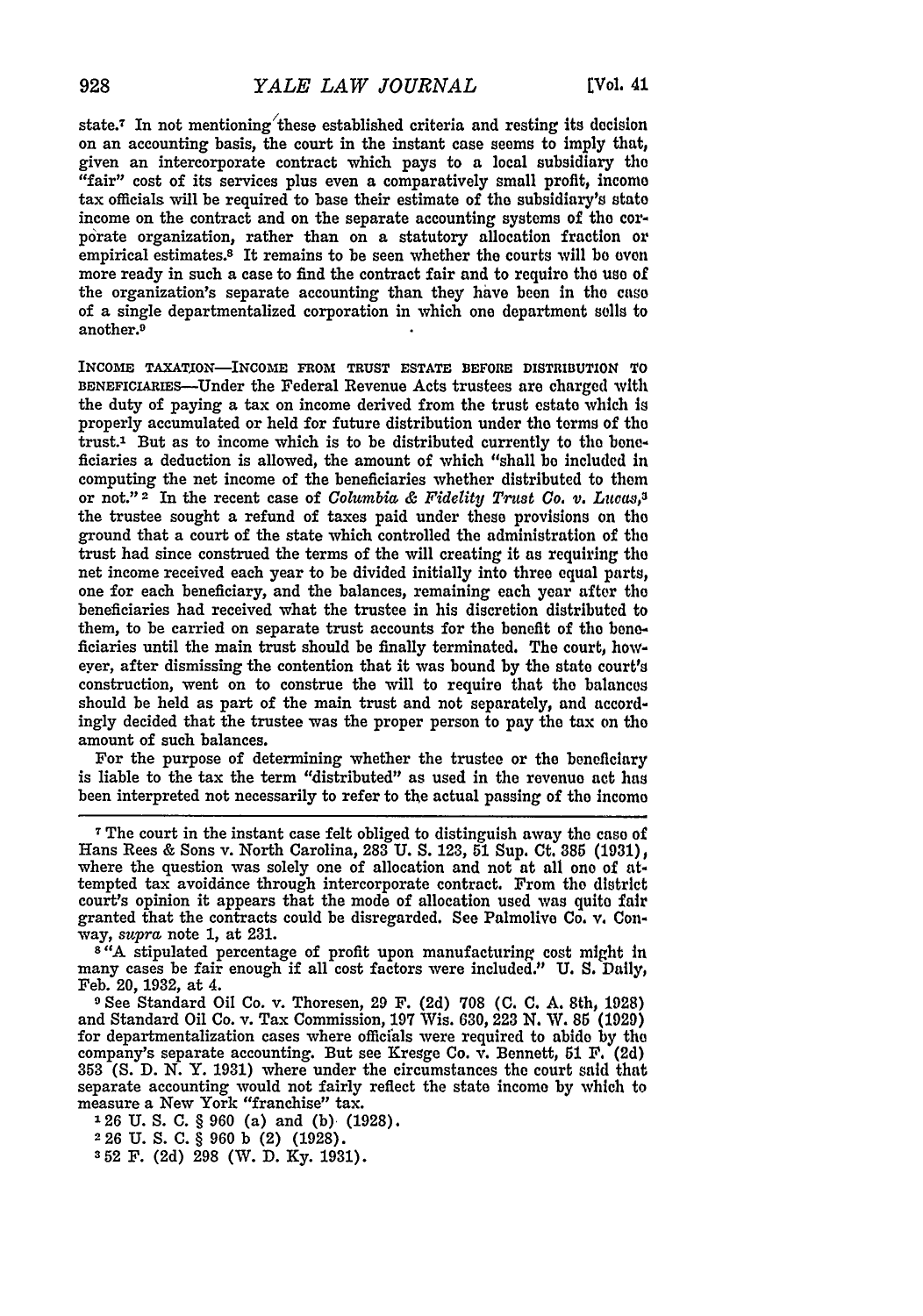into the uncontrolled possession of the beneficiary, but rather to its separation and segregation from the trust estate so that it no longer forms any part thereof.<sup>4</sup> Thus in *Willcuts v. Ordway*<sup>5</sup> a trustee was held not taxable as to a portion of the income which was not actually handed over to the beneficiaries but was invested, according to the testator's directions in securities which were segregated from the corpus and held in a separate repository, and recorded on separate books. On the other hand, the income has been held taxable to the trustee where, although separate accounts were kept, the beneficiaries were entitled to the accumulated income only in the event that the discretion of the trustee to make an unequal distribution thereof was not exercised before they reached their majority.<sup>6</sup> It seems clear that under the state court's construction of the trust in the instant case the income had been distributed within the rule laid down by the *Ordway* case. And in view of the fact that the trustee was bound to administer the trust in accordance with the state court's decree, it may reasonably be argued that the federal court, even in the absence of any compelling precedent should have adopted it for the purpose of determining the incidence of the tax.7 It should be noted, however, that in cases of this kind the income thus segregated and accumulated is withheld from the beneficiary, and the courts might well have taken the position that the beneficiary should not be taxed except as to that portion of the income to which he is beneficially entitled during any taxable year. Distribution in this latter sense would seem to be more nearly in harmony with the purpose of the statute, *viz.,* to let the tax follow the income.

PUBLIC UTILITIES-RATE REGULATION-INTERCORPORATE CONTRACTS-A corporation operating a natural gas distributing system in Kansas **filed** with the state Public Service Commission an application for an increase in rates. **By** far the largest item of operating expense shown **by** the petition was the cost of gas purchased from an interstate pipe line company which owned all the capital stock of the applicant. The commission insisted that, in order to determine the reasonableness of the requested increase, inquiry must be made into the propriety of the rate charged by the holding company and upon the applicant's refusal to make any showing in this regard, dismissed the petition. A bill to enjoin the enforcement of the existing rate schedule was thereupon brought by the applicant before a statutory three judge court. It was there dismissed on the ground that until the applicant had produced the required evidence, it had not exhausted its remedy before the commission. In affirming the judgment of dismissal in *Western Distributing Co. v. Public Service Commission of Kansas,<sup>1</sup>* the United States Supreme Court brushed aside the objection that it imposed

sHenn v. Commissioner, **8** B. T. A. **190** (1927); *Cf.* Scars, Roebuck & Co., Employees' Savings & Profit Sharing Pension Fund **v.** Commissioner, **17** B. T. **A.** 22 **(1929).**

7 The Board of Tax Appeals had shown a tendency to adopt the state court's construction, Appeal of Catherine Erswell, 1 B. T. A. 1254 (1925) **;** and to give weight to the manner in which the trustee has actually handled the income as well as to the bare language of the trust instrument. See Appeal of Grace Scripps Clark, 1 B. T. A. 491, 490-7 (1925). It is significant, however, that, in the instant case, not only had the trustee paid the tax over a period of ten years but also the state court's construction had not been contested, but had been agreed upon by the only parties interested in the estate. But see Brenneman v. Commissioner, **10** B. T. **A.** 544, **552** (1928).

**'52** Sup. Ct. **283** (1932).

<sup>4</sup> Willcuts v. Ordway, 19 F. (2d) 917, **918 (C. C.** A. Sth, 1927). *<sup>5</sup>Ibid.* <sup>0</sup>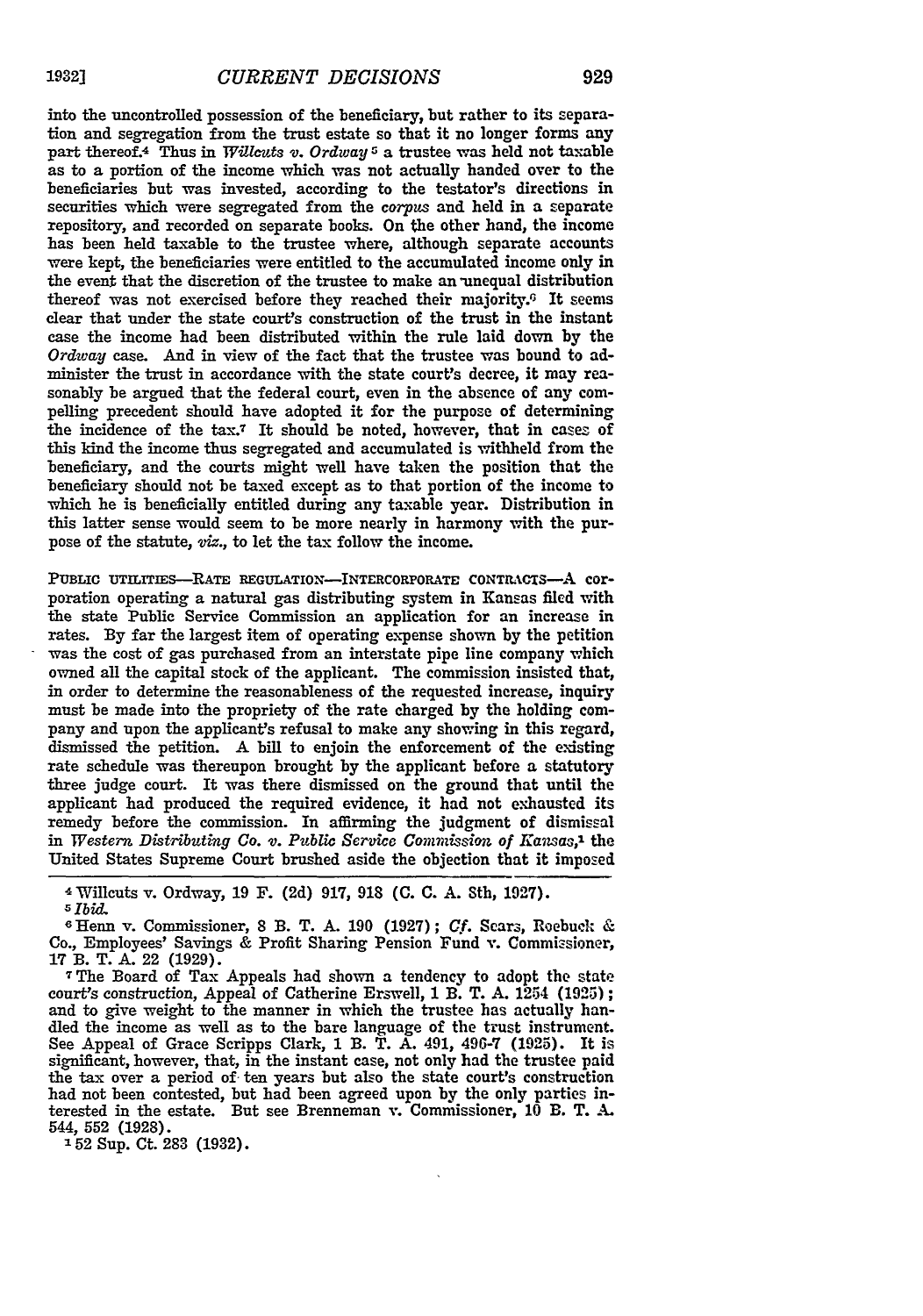a burden on interstate commerce and stated that in view of the relationship of the two corporations the state authority was entitled to fullor evidence of the reasonableness of the charges than would be required were the parties dealing at arms' length.

Prior to the decision of the Supreme Court in *Smith V. Illinois Bell Telephone* Co.2 it was apparently established that the existence of a parentsubsidiary relationship between two corporations was not material to **a** determination of the reasonableness of charges made by one to the other in the absence of a clear showing of bad faith.<sup>3</sup> But in the *Smith* case, which involved chatges made by a subsidiary supply company to a utility owned by the same parent, it was held that their reasonableness was not established in the absence of findings of the cost to the supply company of the specific services rendered. The Court neglected, however, to give any indication of how the data necessary to support such findings was to be obtained. The instant case, in placing upon the applicant for a rate increase the burden of producing the evidence necessary to establish the reasonableness of an intercorporate charge, indicates how the rule of the *Smith* case may be made effective and lends countenance to a practice already adopted by at least a few of the state commissions.4 It remains to be seen whether a commission will also be able to place the burden of proof on a utility in the converse situation where it attempts to lower the utility's rates on its own motion. The Wisconsin commission had dared to do go long before the *Smith* case.<sup>5</sup> In view of the emphasis placed by the Court in the instant case upon the danger inherent in a close interrelationship of supply and distributing companies that charges, ultimately the basis of a retail rate, will be arbitrarily established without any reference to the true value of the services rendered, it is predicted that such an extension of the rule would be successful.

SURETYSHIP-SURETY'S **DEFENSES-CHANGE IN PRINCIPAL DEBTOR-In** the recent case of *Walter & Co. v. Zuckerman* **I** the defendant guaranteed payinent for goods sold on credit **by** the plaintiff. The buyer subsequently incorporated his business, taking all the shares except those necessary to qualify directors. The plaintiff, who had notice of the change, sued the surety for the price of goods sold after incorporation. A judgment for the defendant was reversed on the ground that, to prevent injustice, the corporation and individual buyer should be considered as one.2

**2282 U. S. 133, 51** Sup. Ct. **15 (1930).** See Comment **(1931)** 40 YALE L. **J. 809.**

**<sup>3</sup>**Houston v. Southwestern Bell Telephone Co., **259 U. S.** 318, 42 Sup. Ct. 486 **(1921);** Southwestern Bell Telephone Co. v. Public Service Commission, **262 U. S. 276,** 43 Sup. Ct. 544 **(1923).** See Lilienthal, *Tleo Vvgulatiom of Public Utility Holding Companies* **(1929) 29 CoL.** L. REV. 404, 412 fr.

<sup>4</sup>*Re* New York Telephone Co., P. **U. R. 1925C 767 (N.** *J.* Board of Pub. Serv. Comm. 1924); *Re* Wisconsin Telephone Co., P. **U. R. 1925D 661** ,(Wis. **Ry.** Comm. **1925);** *Re* Point Pleasant Natural Gas Co., P. **U.** B. **1927B 805** (W. **Va.** Pub. Serv. Comm. 1927); *Re* Cumberland **&** Allegheny Gas Co., P. **U.** *R.* **1928B** 20 (W. **Va.** Pub. Serv. Comm. **1927).** See Comment **(1931)** 40 YALE L. **J. 1088.**

**SRe** Wisconsin Fuel **&** Light **Co.,** P. **U. R. 1927E 212** (Wis. **Ry.** Comm.); *Re* Wisconsin Public Utility Co., **P. U.** *R.* **1930A 119** (Wis, **Ry.** Comm. **1929).**

*1* **6 Pac. (2d) 251 (Cal. 1931).**

 $\ddot{\mathbf{Q}}$ 

*SfCf.* Standard Plumbing Supply Co. v. Messamina La Conte, **178 N.** *.* **611** (Mass. **1931);** *cf.* lAarshall-Wells Co. v. Kramlich, 46 Idaho 355, **267** Pac. **611** (1928) (debtor partnership represented itself to **be** a corporation